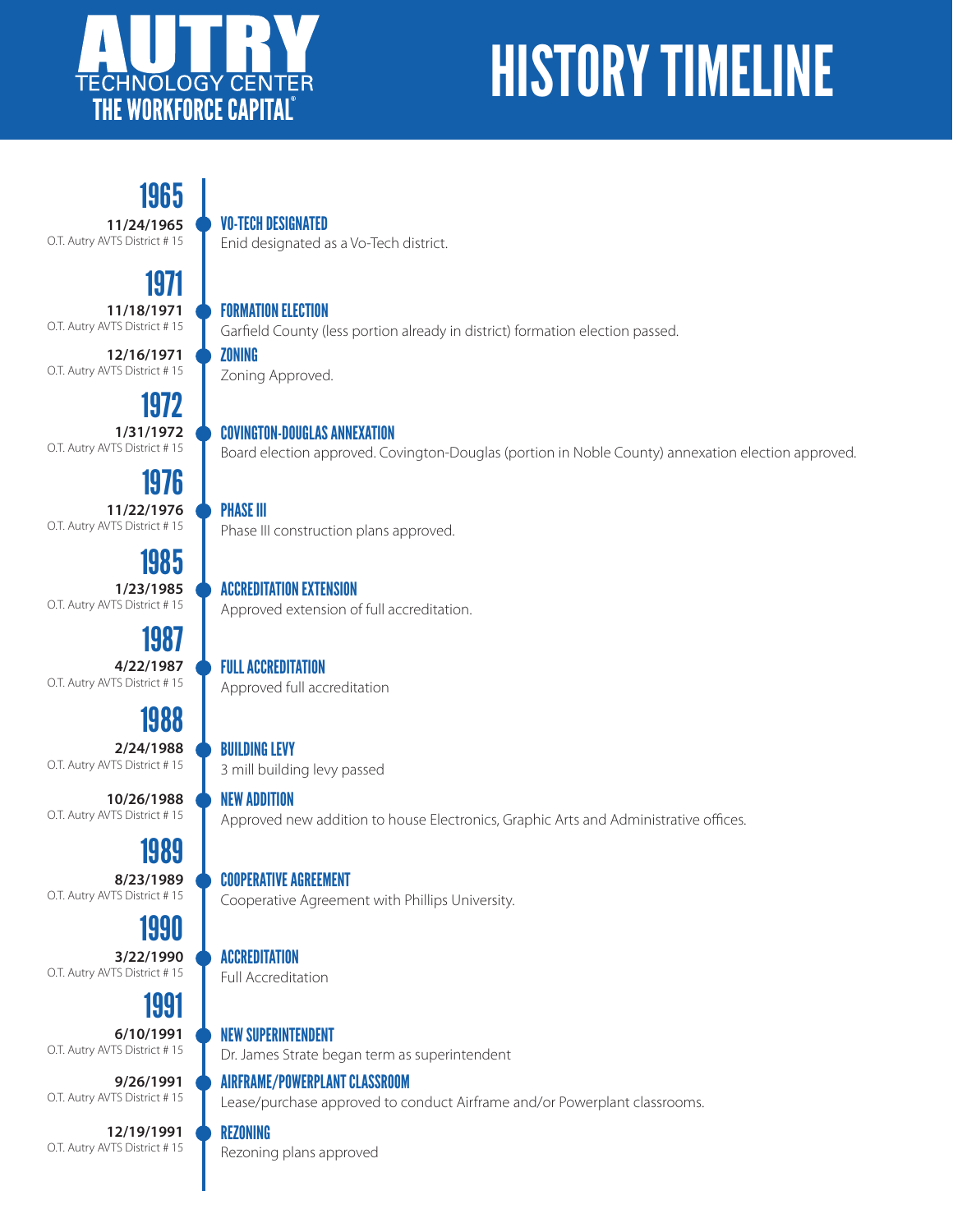1992 1993 1994 1995 1996 **1/23/1992** O.T. Autry AVTS District # 15 **4/23/1992** O.T. Autry AVTS District # 15 **8/20/1992** O.T. Autry AVTS District # 15 **12/17/1992** O.T. Autry AVTS District # 15 **1/23/1993** O.T. Autry AVTS District # 15 **6/24/1993** O.T. Autry AVTS District # 15 **7/1/1993** O.T. Autry AVTS District # 15 **3/24/1994** O.T. Autry AVTS District # 15 **6/30/1994** O.T. Autry AVTS District # 15 **6/30/1994** O.T. Autry AVTS District # 15 **2/23/1995** O.T. Autry AVTS District # 15 **2/21/1996** O.T. Autry AVTS District # 15 **7/27/1995** O.T. Autry AVTS District # 15 **2/21/1996** O.T. Autry AVTS District # 15 **9/23/1993** O.T. Autry AVTS District # 15 **5/21/1992** O.T. Autry AVTS District # 15 APPROVAL OF AVIATION CENTER Construction of Aviation Center to be erected at Woodring Airport. SUMMER ORIENTATION FY92 Summer Orientation approved. COOPERATIVE AGREEMENT Cooperative agreement w/Northern Oklahoma College. COOPERATIVE AGREEMENT Cooperative agreement w/Northern Oklahoma College. GRANT APPROVED FY93 Summer Orientation grant approved, \$6,914 ANNEXATION ELECTION Approval of annexation election for the portion of Cimarron Public School District, 1092, Lahoma, that lies in Major County. Election called for 9/14/93. MARKETING NAME Adoption of marketing name of Autry Technology Center (No SBVTE action). PETITION TO ANNEX Approval of petition to annex that portion of Hennessey, 1016, that lies in Kingfisher County. Election called for June 14, 1994. OUT-OF-DISTRICT TUITION RECIPROCITY Approval of out-of-district tuition reciprocity agreement to charge \$1,500 between OK NW, Chisholm Trail, High Plains and O.T. Autry. ANNEX RESULTS Report that Hennessey annexation election failed, 108 yes and 502 no. **BUILDING LEVY** 3 mill building levy passage approved; 2/14/95 election. AVTS DISTRICTS Approval of five AVTS districts for a tuition reciprocity agreement for out-of-district students from \$1,500 to \$1,800. PURCHASE LAND Approval to purchase 12.37 acres of land adjacent to O.T. Autry AVTS to provide access to a permanent road; \$105,459. BUILDING LEVY Report 4 mill building levy election passage, 2/13/96 election. ANNEXATION RESULTS Annexation results of Cimarron Public School District, 1092, Lahoma, that lies in Major County Approved (86 yes, 1 no). INCENTIVE/BUILDING LEVIES 5 mill incentive and 1 mill building levies passage approved. 1997 **11/20/1997** O.T. Autry AVTS District # 15 FIRE SERVICE TRAINING CENTER Approval of new construction for a Fire Service Training Center - 1,849 sq. ft. for \$295,000.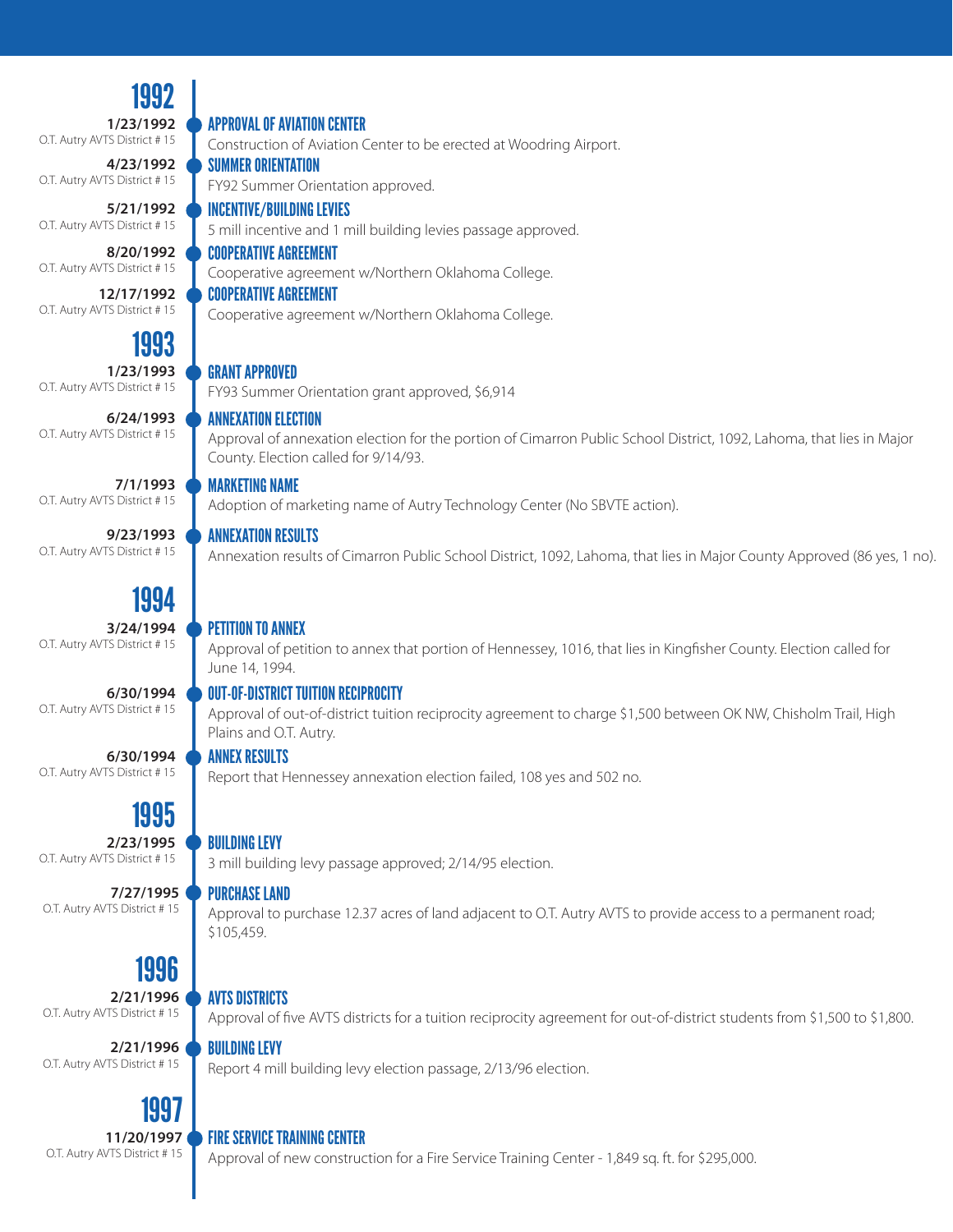1998 **6/25/1998** O.T. Autry AVTS District # 15

O.T. Autry AVTS District # 15

#### POST SECONDARY ACCREDITATION

Approval of full post secondary accreditation.

#### COOPERATIVE AGREEMENT

Approval of cooperative agreement with Northern Oklahoma College in an Associate of Applied Science Degree Program in Printing Technology and in Drafting-Design Technology. Approval of revised cooperative agreement (inclusion of high school students) with Northern Oklahoma College in an Associate in Applied Science in Office Management and in Electronics Technology.

#### COMMON/BREAK AREA

Approval of a 2,800 sq. ft. construction project for a new common/break area at a cost of \$142.86 per square foot totaling \$400,000. Scheduled completion date is August, 2000.

#### ANNEX RESOLUTION

Approval of a resolution requesting an election to be called to annex the portion of Pond Creek-Hunter School, District No. 271095.

#### COOPERATIVE AGREEMENTS

Approval of two cooperative agreements with Northern Oklahoma College to receive college credit towards an Associate in Applied Science Degree in Radiography or Surgical Technology.

#### COOPERATIVE AGREEMENTS

Approval of cooperative agreement with Northern Oklahoma College and OSU-Okmulgee in Applied Science.

#### POST SECONDARY ACCREDITATION

Approval for Full Postsecondary Accreditation.

#### COOPERATIVE AGREEMENT

Approval for cooperative agreement with Northern Oklahoma College for an Associate in Applied Science and Office Management and Office Management/Medical Assisting for 36 credit hours.

#### COOPERATIVE AGREEMENT

Cooperative Alliance Agreement Pilot Sites between Autry Technology Center and Northern Oklahoma College, approved.

#### COOPERATIVE AGREEMENT

Approval for cooperative agreements between Autry Technology Center and Redlands Community College for an Associate of Applied Science Degree in Emergency Medical Technician (EMT) to be held at the technology center.

#### BUSINESS DEVELOPMENT CENTER

Construction project approved for a Business Development Center. Project cost is \$1,830,000 - with \$1,500,000 allocated from state lottery funds and balance by local building fund.

#### COOPERATIVE AGREEMENT

Cooperative agreement between Autry Technology Center and Northern Oklahoma College.

#### **ACCREDITATION**

Full Postsecondary Accreditation.

#### BOARD MEMBER APPOINTED

Martie Oyler was appointed to complete the term of Gerald Blevins for Zone 3.

# O.T. Autry AVTS District # 15

O.T. Autry AVTS District # 15

2000

**1/20/2000**

**9/19/2000**

**7/23/1998**

2001

**4/19/2001** O.T. Autry AVTS District # 15

**6/14/2001** O.T. Autry AVTS District # 15

2003 **4/17/2003** O.T. Autry AVTS District # 15

#### 2004 **10/28/2004** O.T. Autry AVTS District # 15

2005

**4/28/2005** O.T. Autry AVTS District # 15

**12/15/2005** O.T. Autry AVTS District # 15

# 2006

**12/24/2006** O.T. Autry AVTS District # 15

# 2008

**2/21/2008** O.T. Autry AVTS District # 15

**6/19/2008** O.T. Autry AVTS District # 15

#### **1/7/2008** O.T. Autry AVTS District # 15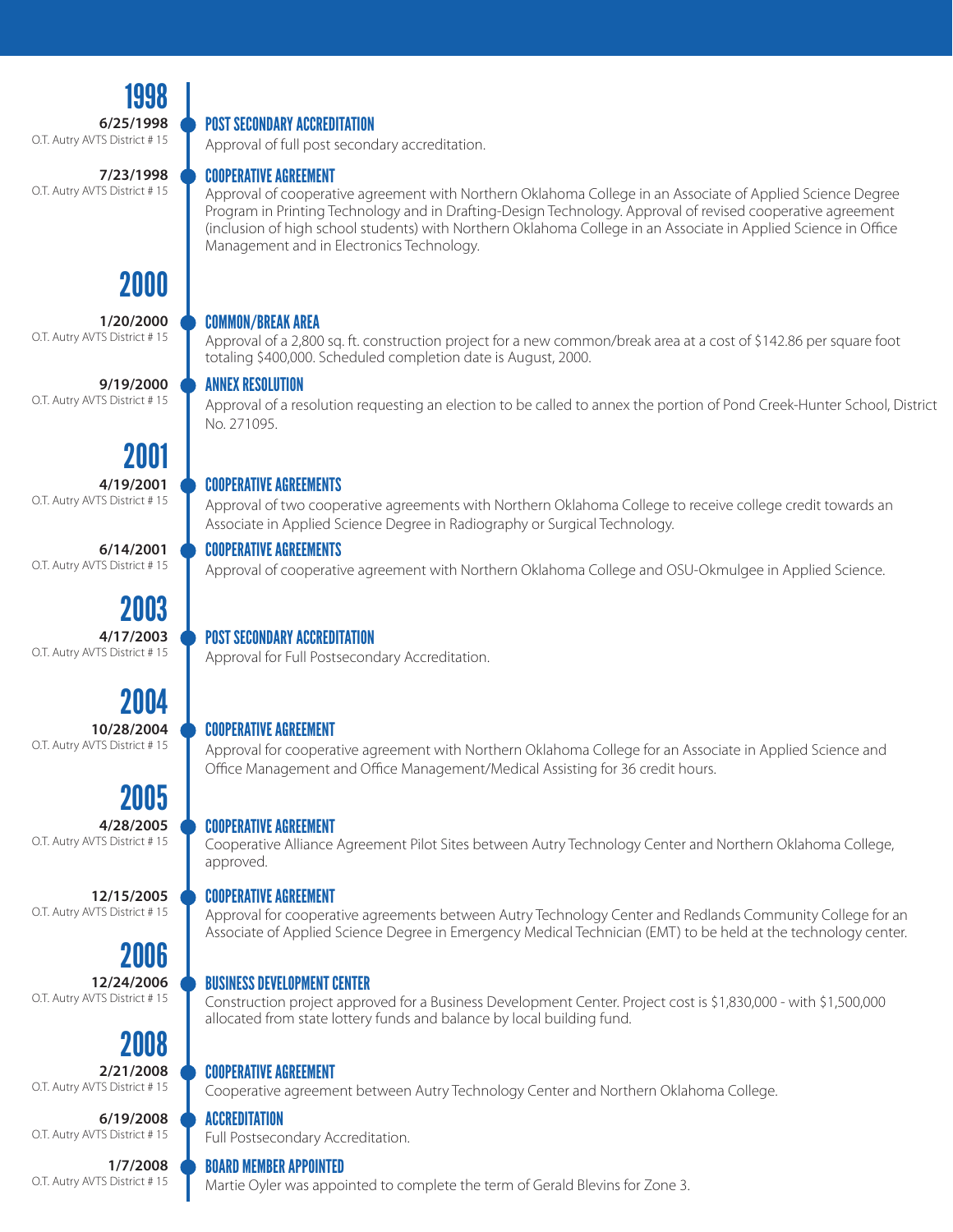| 2008                                     |                                                                                                                                                                                                                                                                                                     |
|------------------------------------------|-----------------------------------------------------------------------------------------------------------------------------------------------------------------------------------------------------------------------------------------------------------------------------------------------------|
| 2/4/2008<br>O.T. Autry AVTS District #15 | <b>SECRETARIAL POSITION AT STRATE CENTER</b>                                                                                                                                                                                                                                                        |
|                                          | The Board approved a secretarial position for the James W. Strate Center for Business Development.                                                                                                                                                                                                  |
| 4/7/2008<br>O.T. Autry AVTS District #15 | <b>STUDENT INFORMATION SYSTEMS TECHNICIAN</b><br>The Board approved the position of Student Information Systems Technician. Thirteen technology centers formed<br>a consortium for our student records software.                                                                                    |
| 5/9/2008                                 | <b>STRATE CENTER RIBBON CUTTING</b>                                                                                                                                                                                                                                                                 |
| O.T. Autry AVTS District #15             | Ribbon Cutting ceremony for the James W. Strate Center for Business Development                                                                                                                                                                                                                     |
| 6/2/2008<br>O.T. Autry AVTS District #15 | <b>MEMORANDUM OF UNDERSTANDING</b><br>The Board of Education approved the expansion of the Memorandum of Understanding with Advance Food<br>Company to include the addition of up to three full-time trainers and additional clerical support to meet the<br>ongoing training needs of the company. |
| 6/2008                                   | <b>SPIRIT OF THE FAMILY AWARD</b>                                                                                                                                                                                                                                                                   |
| O.T. Autry AVTS District #15             | Autry receives the Spirit of the Family Award                                                                                                                                                                                                                                                       |
| 2008<br>O.T. Autry AVTS District #15     | <b>WEST WING</b><br>Construction/remodel of the west wing was completed which included the Oklahoma Room, Mechatronics,<br>Drafting, Graphic Arts, Drafting, Marketing, and restroom expansion                                                                                                      |
| 2009                                     |                                                                                                                                                                                                                                                                                                     |
| 2/02/2009                                | <b>SELF EMPLOYMENT COORDINATOR</b>                                                                                                                                                                                                                                                                  |
| O.T. Autry AVTS District # 15            | A Self Employment Training Coordinator position was approved.                                                                                                                                                                                                                                       |
| 2009                                     | <b>WIND TURBINE</b>                                                                                                                                                                                                                                                                                 |
| O.T. Autry AVTS District #15             | Wind Turbine was installed.                                                                                                                                                                                                                                                                         |
| 2009<br>O.T. Autry AVTS District #15     | <b>GA CO. DEVELOPMENT ALLIANCE EXECUTIVE DIRECTOR</b><br>New Enid/Garfield County Development Alliance Executive Director housed at the James W. Strate Center for<br>Business Development.                                                                                                         |
| 2010                                     |                                                                                                                                                                                                                                                                                                     |
| 4/5/2010                                 | <b>RESTROOM EXPANSION</b>                                                                                                                                                                                                                                                                           |
| O.T. Autry AVTS District #15             | Restroom expansion                                                                                                                                                                                                                                                                                  |
| 4/5/2010                                 | <b>CONSTRUCTION ADDITION</b>                                                                                                                                                                                                                                                                        |
| O.T. Autry AVTS District #15             | Construction Addition project bid approved.                                                                                                                                                                                                                                                         |
| 2010                                     | <b>DRIVER SIMULATOR TRAILER</b>                                                                                                                                                                                                                                                                     |
| O.T. Autry AVTS District #15             | Driving Simulation training trailer purchased.                                                                                                                                                                                                                                                      |
| 1/06/2010                                | <b>HEO CONSORTIUM</b>                                                                                                                                                                                                                                                                               |
| O.T. Autry AVTS District #15             | Heavy Equipment Operator Training trailer purchases with a total of 6 technology centers forming a consortium.                                                                                                                                                                                      |
| 07/01/2010                               | <b>LOTTERY FUNDS</b>                                                                                                                                                                                                                                                                                |
| Autry Technology Center                  | Approval for \$75,000 lottery funds                                                                                                                                                                                                                                                                 |
| 2011                                     |                                                                                                                                                                                                                                                                                                     |
| 03/01/2011                               | <b>KOCH PARTNERSHIP</b>                                                                                                                                                                                                                                                                             |
| Autry Technology Center                  | Approval of partnership with Koch Industries                                                                                                                                                                                                                                                        |
| 04/01/2011                               | <b>EXPANSION COMPLETED</b>                                                                                                                                                                                                                                                                          |
| Autry Technology Center                  | Completion of Construction, A/C, and Welding expansion                                                                                                                                                                                                                                              |
| 04/01/2011                               | <b>BIS BID APPROVED</b>                                                                                                                                                                                                                                                                             |
| Autry Technology Center                  | Business and Industry Services project bid approved.                                                                                                                                                                                                                                                |
| 04/01/2011                               | <b>MID-CONTINENT PACKAGING PARTNERSHIP</b>                                                                                                                                                                                                                                                          |
| Autry Technology Center                  | Approval of partnership with Mid-Continent Packaging                                                                                                                                                                                                                                                |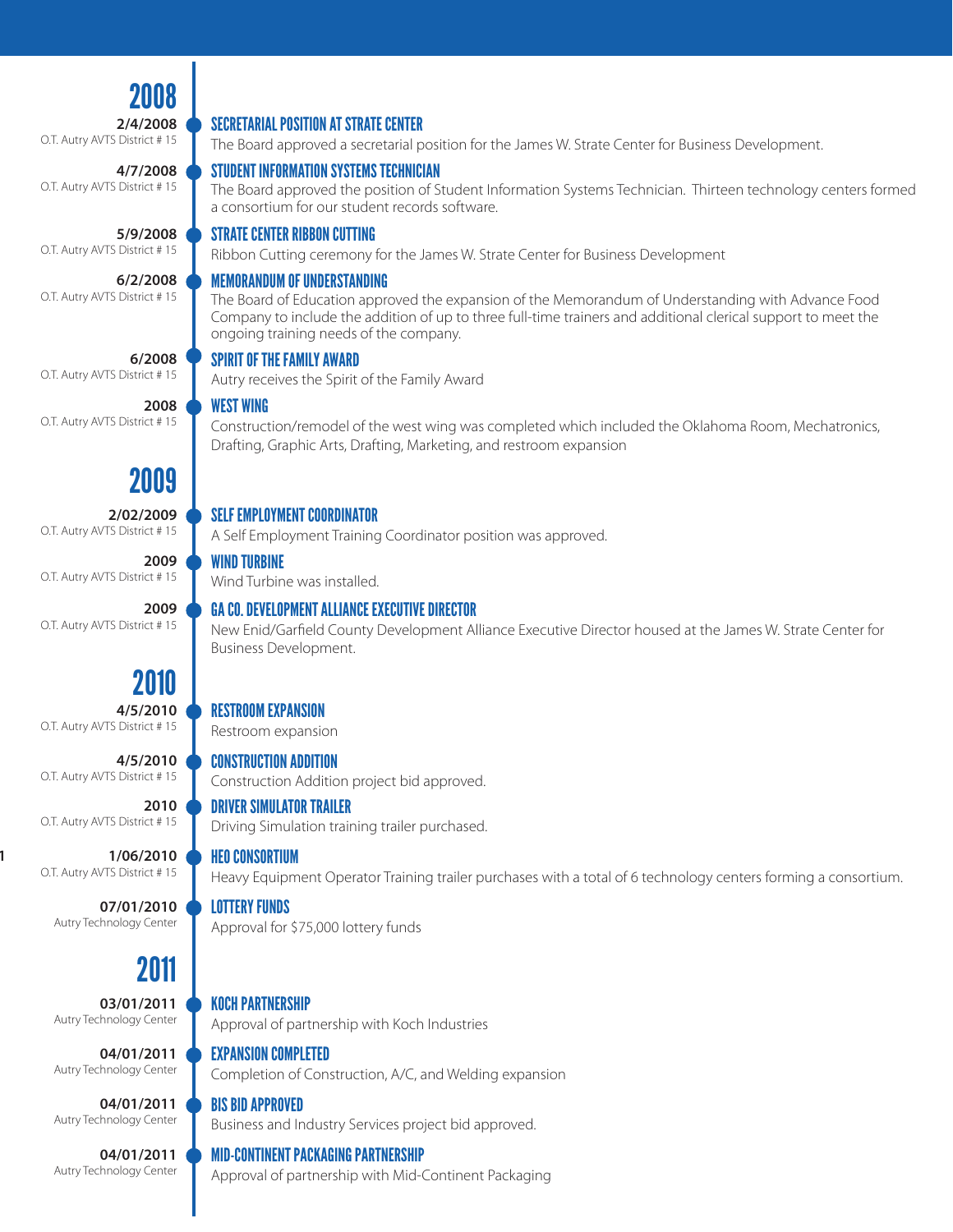2011 **07/01/2011** Autry Technology Center

**07/01/2011** Autry Technology Center

**08/01/2011** Autry Technology Center

**08/01/2011** Autry Technology Center

**11/01/2011** Autry Technology Center

> 2012 **06/01/2012**

Autry Technology Center

**06/01/2012** Autry Technology Center

**07/01/2012** Autry Technology Center

2013

**01/24/2013** Autry Technology Center

**08/01/2013** Autry Technology Center

**10/01/2013** Autry Technology Center

**11/01/2013** Autry Technology Center

**11/01/2013** Autry Technology Center

2014

**01/01/2014** Autry Technology Center

**01/01/2014** Autry Technology Center

**02/01/2014** Autry Technology Center

**03/01/2014** Autry Technology Center

**5/01/2014** Autry Technology Center

**5/01/2014** Autry Technology Center

OXBOW PARTNERSHIP

Approval of partnership with Oxbow Calcining, Inc.

LOTTERY FUNDS

Approval for \$150,000 lottery funds

#### NAIL PROGRAM ADDED

Nail Technology program added

MEDICAL ASSISTANT - FULL DAY

Expansion of Medical Assistant program to full day.

B&I EXPANDED

Completion of Business and Industry Services offices and training room expansion

#### HEO SIMULATOR TRAINER

Addition of Heavy Equipment Driver Simulator Trainer

DENTAL ASSISTING - FULL DAY

Expansion of Dental Assisting Program to full day

#### POSTSECONDARY ACCREDITATION

Board approved full postsecondary accreditation.

ASST. BIS DIRECTOR POSITION

Board approved Assistant BIS Director position

#### ANNEXATION OF MEDFORD PUBLIC SCHOOLS FAILS

Board approved a resolution requesting an election be called in Grant County & Alfalfa Counties for the purpose of annexation of Medford Public Schools to Autry Technology Center. The annexation failed later by a vote of the people.

#### AUTOMOTIVE CONSTRUCTION

Board approved the Automotive Technology program construction project

#### VEHICLE CRASHED - FRONT WINDOW

Vehicle crashed through front windows of Autry (by cafeteria).

#### FIRE TRAINING TOWER BID

Bid for fire training tower was approved for \$579,709; donations to be received from other companies/Enid Fire Department in the amount of \$50,000

#### SEWER LINE

New sewer line to be used for new restrooms

#### AUDIO/VISUAL FOR LECTORIUM

A bid was approved for Lectorium audio/visual equipment project

#### VEHICLE SURVEY ACROSS THE STATE

Surveys were done with Career Techs across the state regarding vehicles needed for instructional/training/fleet purposes with the result being over \$1,000,000 worth of vehicles being purchased for tech centers.

#### TUITION INCREASES

Board approved tuition increase for full-time and part-time tuition

#### TUITION INCREASES

The board approved contracting with Oklahoma State School Board Association to conduct search for new superintendent.

# HEARING TRAILER Additional Hearing Trailer purchased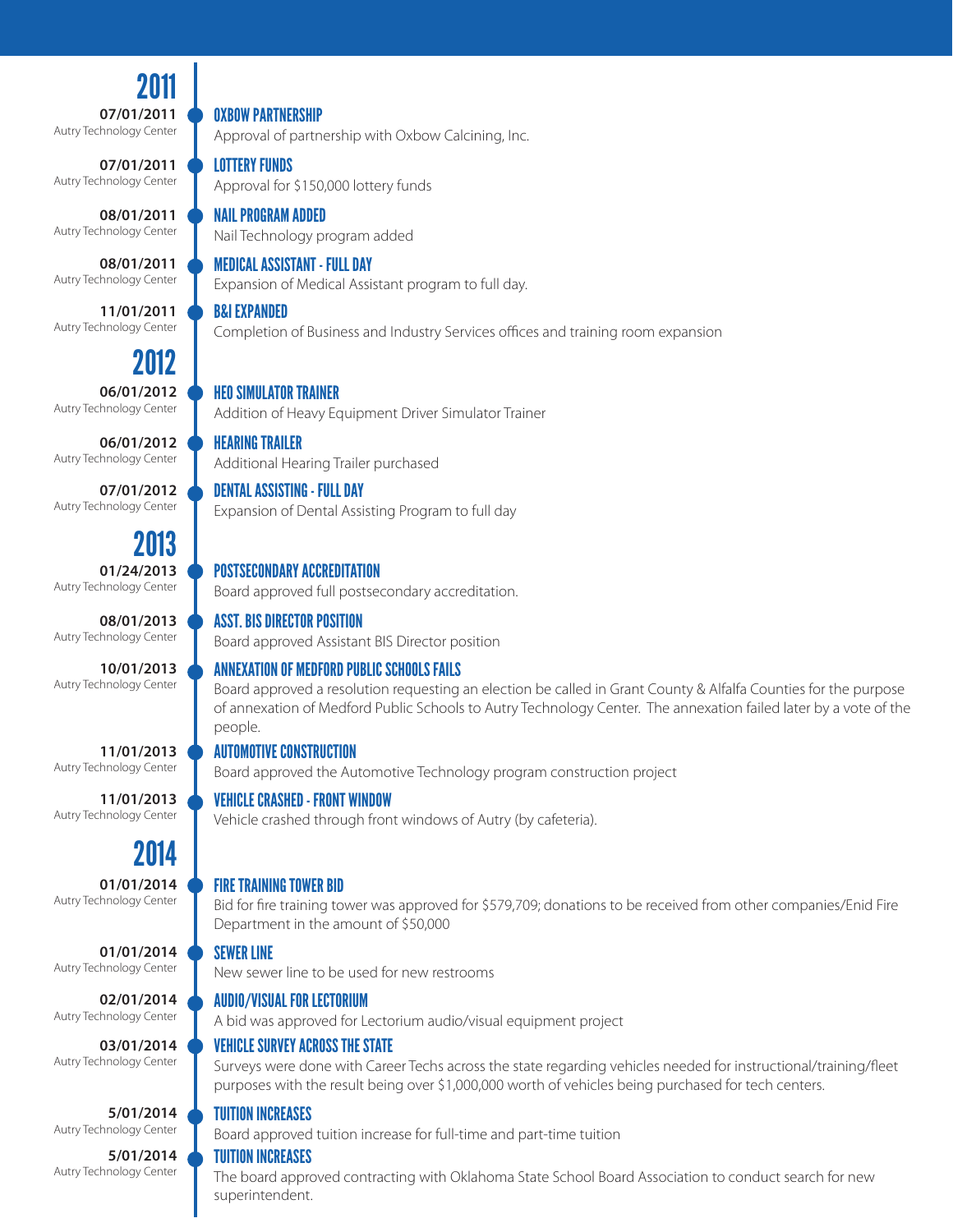2014 **07/01/2014** Autry Technology Center

**07/01/2014** Autry Technology Center

### 2015

**03/01/2015** Autry Technology Center

**03/01/2015** Autry Technology Center

**04/01/2015** Autry Technology Center

**05/01/2015** Autry Technology Center

**05/01/2015** Autry Technology Center

**06/01/2015** Autry Technology Center

**07/01/2015** Autry Technology Center

**08/01/2015** Autry Technology Center

**09/01/2015** Autry Technology Center

**10/01/2015** Autry Technology Center

**10/01/2015** Autry Technology Center

**10/01/2015** Autry Technology Center

### 2016

**01/01/2016** Autry Technology Center

**02/01/2016** Autry Technology Center

**02/01/2016** Autry Technology Center

**03/01/2016** Autry Technology Center

**04/01/2016** Autry Technology Center

**06/01/2016** Autry Technology Center

**07/01/2016** Autry Technology Center

ACD REMODEL AND SAFE ROOM

Board approved bid for ACD Health Care remodel which includes safe room.

FIRE TOWER RIBBON CUTTING

Fire Training Tower ribbon cutting

#### SUPERINTENDENT HIRED

Brady McCullough hired as Superintendent/CEO for 2015-2016.

SAFE ROOM ADDED

Added safe room to Center for Business Development

#### AWARD OF EXCELLENCE

Autry catalog won Award of Excellence at the Spring OKSPRA Conference.

Autry wins the Innovation Award for blended learning at PACE conference.

### AIRPORT FACILITY

Remodeling & bid for airport facility was approved.

#### SUPERINTENDENT RETIRES

INNOVATION AWARD

Retirement of Dr. James W. Strate

#### SUPERINTENDENT ASSUMES ROLE

Brady McCullough assumed the role of Superintendent/CEO.

#### BOARD MEMBER RESIGNATION

Board Member Cheri Ezzell resigned from Zone 4

#### EVENING OPEN HOUSE

First Autry Open House to be held in the evening.

#### BOARD MEMBER APPOINTED

Carmen Ball sworn in as appointed board member for Zone 4 replacing Cheri Ezzell.

#### CAREER TECH HALL OF FAME INDUCTEE

Former employee, Bea Paul, inducted into Career Tech Hall of Fame.

#### FIBER INSTALLED - WOODRING AIRPORT

Fiber installed at Woodring Airport - ERDA paying for half of cost.

#### INVENTORY SYSTEM

New inventory system was implemented.

#### AUTRY DRONE

Autry drone taken to Governor's Roundtable Meeting.

#### FIRST BOARD MEETING - WOODRING CAMPUS

Had first board meeting at the newly remodeled Woodring Campus.

#### VA ACCREDITATION WITHDRAWN

Decision made to withdraw all programs from VA accreditation because of federal interpretation of guidelines for FY17.

#### SIGNING DAY

Had first "Signing Day" for full-time students.

#### OK T&I TEACHER OF THE YEAR NAMED

Cheryl Cooksey named Oklahoma Trade & Industrial Education Teacher of the Year.

#### CAUTION LIGHTS

Caution lights on Willow Road installed.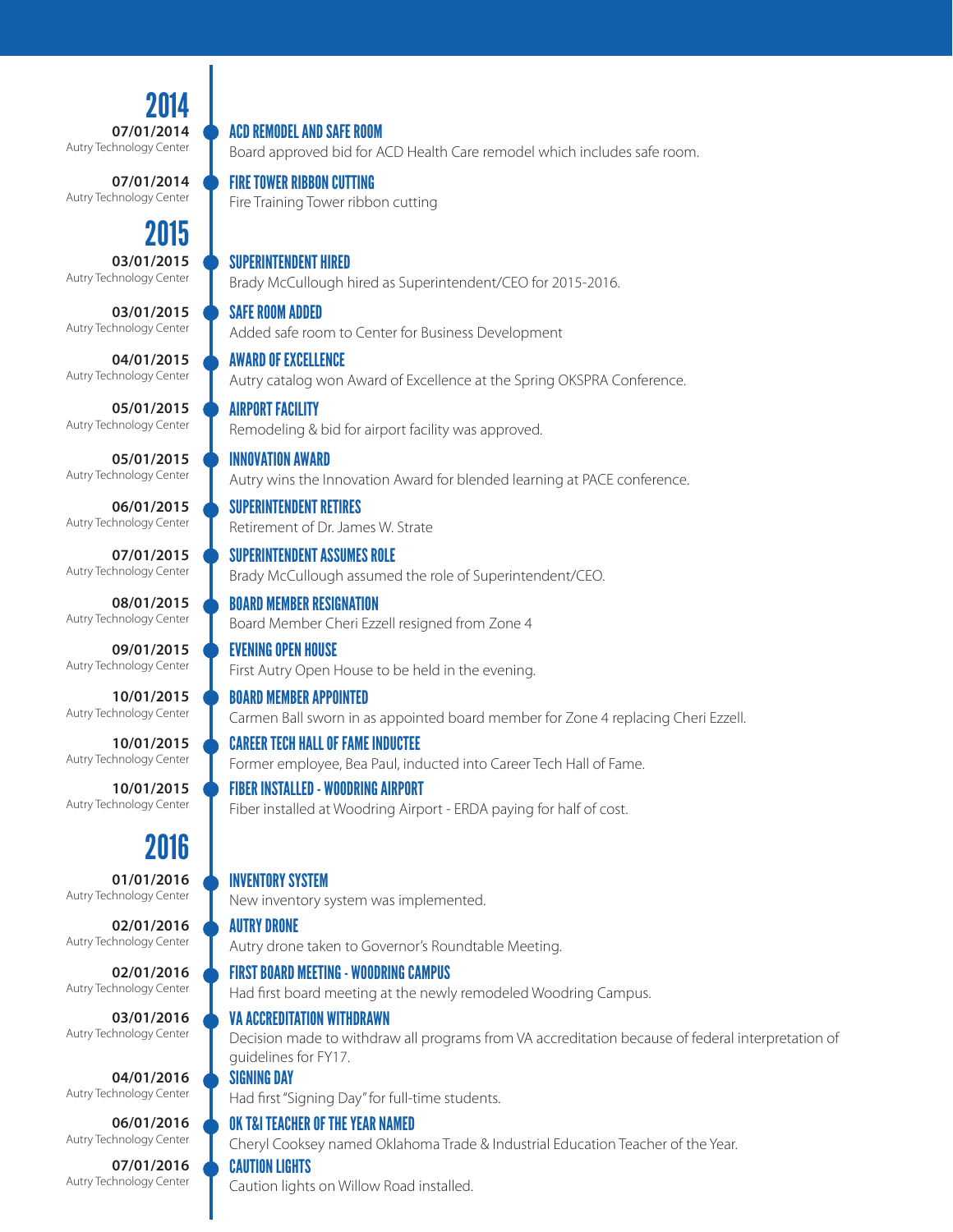# 2016

OKACTE LIFETIME ACHIEVEMENT AWARD

ACTE REGION IV LIFETIME ACHIEVEMENT

BOARD MEMBER APPOINTED

NATIONAL T&I TEACHER OF THE YEAR RECOGNIZED

Carol Colwell receives OKACTE Lifetime Achievement Award.

Cheryl Cooksey recognized as National T&I Teacher of the Year.

Carol Colwell received ACTE Region IV Lifetime Achievement Award.

Roxanne Pollard appointed to complete term of Les Clickner for Zone 1.

**08/01/2016** Autry Technology Center

**10/01/2016** Autry Technology Center

**11/01/2016** Autry Technology Center

**11/01/2016** Autry Technology Center

**01/01/2017** Autry Technology Center 2017

**01/01/2017** Autry Technology Center

**02/01/2017** Autry Technology Center

**02/01/2017** Autry Technology Center

**03/01/2017** Autry Technology Center

**04/01/2017** Autry Technology Center

**05/01/2017** Autry Technology Center

**05/01/2017** Autry Technology Center

**08/01/2017** Autry Technology Center

**08/01/2017** Autry Technology Center

**08/01/2017** Autry Technology Center

**10/01/2017** Autry Technology Center

**10/06/2017** Autry Technology Center

**10/06/2017** Autry Technology Center

**01/01/2018** Autry Technology Center 2018

**04/01/2018** Autry Technology Center

**04/05/2018** Autry Technology Center

SECOND LARGEST TECH CENTER Autry listed as second-largest Tech Center in total enrollments in State of Oklahoma. CONSTRUCTION HOUSE Construction house sold for \$88,000. PLANS FOR ENTRYWAY/RM 6 REMODEL Board approved remodeling plans for entryway and Room 6. OKACTE ADMINISTRATOR OF THE YEAR Janet Strate receives OkACTE Administrator of the Year. CAREER TECH CHAMPION Maria Lopez introduced at board meeting as a Career Tech Champion. OKACTE LIFETIME ACHIEVEMENT AWARD Teri Holle receives OkACTE Lifetime Achievement Award. JOURNAL RECORD OUTSTANDING CFO Ora Morgan recognized as Journal Record Outstanding CFO for Non-Profits. ENTRYWAY/RM 6 REMODEL Finished remodel for entryway and Room 6. 50TH ANNIVERSARY Autry's 50th Anniversary Celebration MFG/STEM CULINARY ARTS PREPARE MEAL - OAKWOOD CC Autry Culinary Arts Students prepared meal at Oakwood Country Club. T&I CARL PERKINS COMMUNITY SERVICE AWARD RECIPIENT Cheryl Cooksey named T&I Carl Perkins Community Service award recipient. DYNAMICS - NEW RECORDS SYSTEM Full implementation of Dynamics, new student records system. OKACTE NEW PROFESSIONALS AWARD Lynette Williams receives the OkACTE New Professionals Award.

MFG/STEM Day

#### INNOVATION TEAM ESTABLISHED

Established Innovation Team.

#### OKLAHOMA PACE AWARDS

Oklahoma PACE Awards: Jorge Guerrera receives Diversity Award, Andy Beck receives Award of Excellence, Tambi Brown receives Ambassador Award, Brenda Sheik & Meredith Westfahl receive Economic Development Project of the Year.

#### ACTE REGION IV LIFETIME ACHIEVEMENT AWARD

Teri Holle receives ACTE Region IV Lifetime Achievement Award.